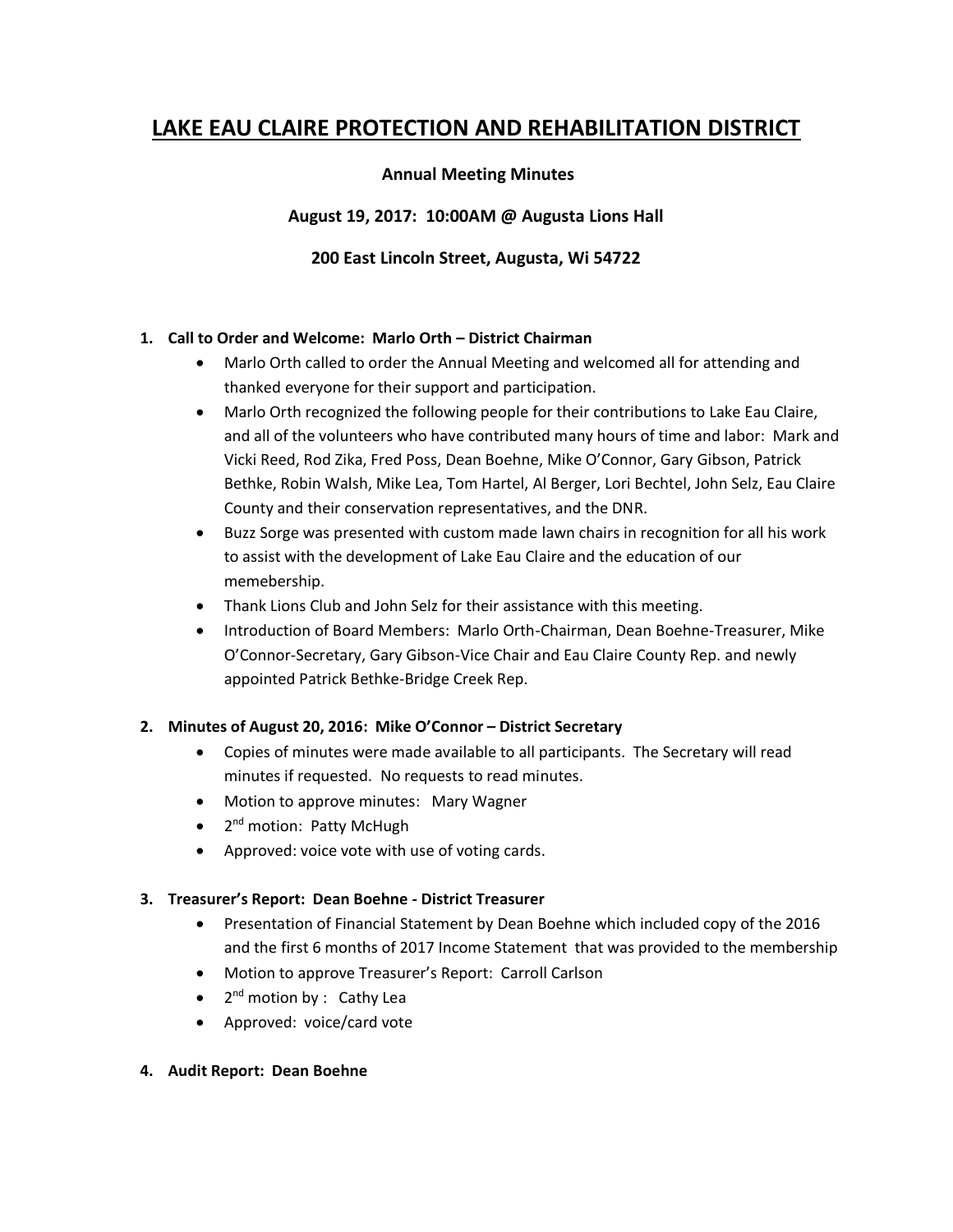- Dean read audit report letter from auditor, Dawn Werlein, Town of Bridge Creek Treasurer. No irregularities were reported or recorded in the report.
- Motion to accept Audit Report: Kristin Charlton
- 2<sup>nd</sup> Motion: Duane Ives
- Approved: voice/card vote

## **5. Lake Association Presentation: Lori Bectel**

- Presentation by Lori Bectel, Lake Association President thanked everyone for their participation and help, and reminded all of the Lake Association Annual Meeting and Picnic later today in the County Club House.
- Association has 12 member Board of Directors and membership fee is \$25.00
- The  $11<sup>th</sup>$  annual Triathlon Fund Raiser met its projected financial goals, and recognition was given to Vicki Reed for her support and leadership. \$10,000 was raised.
- The  $3^{nd}$  annual Golf Tournament fund raiser was a great success and the Lake Association plans to continue this tournament next year. \$10,000 was raised.
- New gun raffles, in conjunction with the Woodland Store, will be initiated this year with a goal of raising \$6000.
- Lake Eau Claire clothing continues to improve with increased sales.
- The Lake Association volunteers continue to obtain water samples for the DNR to test water quality in our lake.

## **6. Reports:**

## **a. Tree Drops: Robin Walsh**

- Robin Walsh and Mike Lea coordinated the 50 trees dropped and cabled to the shore in 2015.
- In 2016 40 more tree drops were completed.
- **b. Fish Cribs: Fred Poss**
	- Presentation reviewed the purpose and goals of the the fish cribs to improve the fishery.
	- Began in 2010 and have been working on this project for 6 years.
	- 283 fish cribs have been installed.
	- Long term plan is to maintain a level of 500 woody structures with cribs and tree drops.
	- North side creeks: Hay Creek, Muskrat Creek, and Bedside Creek have had limited but consistent dredging through the efforts of the Lake Association, and approved by the DNR.
- **c. Proposed new Spoils Deposit Site: Marlo Orth**
	- A new 36 acre spoils site has been identified north of the highway G bridge, and approved by Eau Claire County and the DNR.
	- We hope to receive approval to begin engineering of this site within 6 months.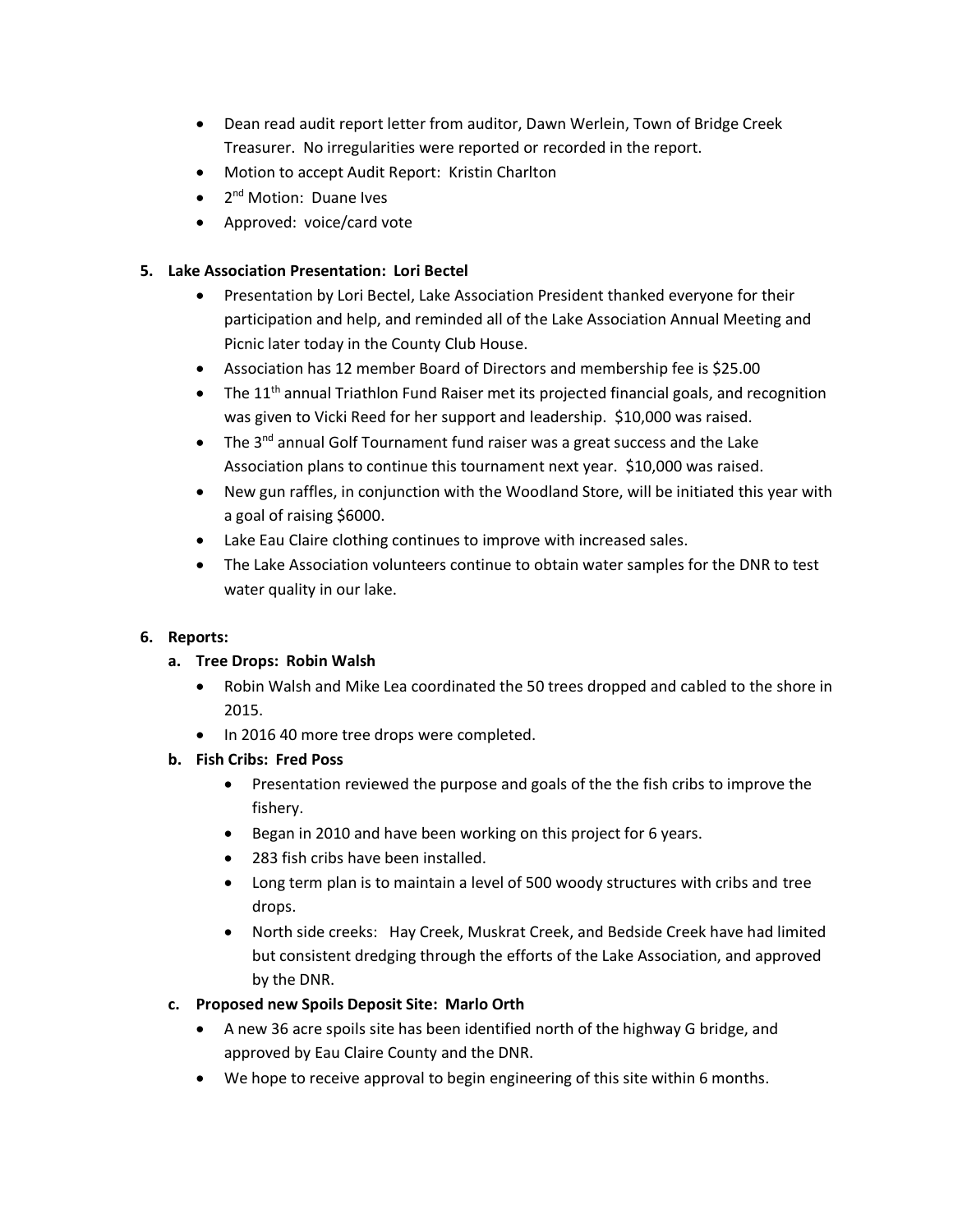- The Gravel Pit spoils site is full but has some limited future space potentially available.
- All of the spoils sites remain County owned with permission given to the Lake District for use as a spoils site.

#### **d. Shoreline Restoration Initiative: Amanda Schultz**

- Amanda Schultz-Agronomist, presented a shoreline restoration initiative to be located on the north shore of Lake Eau Claire on the aeration system property. This project is to promote effective shoreline restoration techniques such as vegetation and tree coverage.
- Bed Post site could be used as a demonstration site to teach owners how to protect the lake through shoreline restoration to prevent unwanted run off.

## **e. Muskrat and Hay Creek new sediment trap proposal: Rod Zika**

- Hay Creek represents a 40.6 square mile watershed, and Muskrat Creek represents a 34 square mile watershed.
- Hay Creek is primarily farmland for run-off of nutrients and sedimentation with significant erosion banks.
- Muskrat Creek: A trap needs to be installed. More study needed.
- Rod sited Ayers Associates engineering survey to estimate the costs projected for these traps are: Hay Creek 3000 cu. yard trap: \$24,000 initial and \$10,000 annual maintenance, Muskrat Creek 5000 cu. yd. trap: \$40,000 initial and \$17,200 annual maintenance. Maintenance based on cleaning cost of \$8.00 per yard to clean traps.
- Success of the traps should be comparable to success with troubled Waters and Gravel Pit traps.
- Recommendation is to pick appropriate spots for sediment traps to be installed in Muskrat and Hay Creeks, and maintain them. It is preferable to have traps located as close to existing roads and spoils sites to be most cost effective.
- Options to address the needs of these 2 creeks will be based on available funds from the Lake District as approved by the Lake District membership at the Annual Lake District Meeting.

## **7. Proposed Tax Levy to meet proposed budget: Dean Boehne - action**

- The 1.75 mil rate was presented by the Board to be approved in the 2018 Proposed Annual Budget.
- 1.75 Mil Rate levy approved for 2018 Budget by a vote of 31 voting yes for the 1.75 and 24 voting no for the 1.75.

## **8. Elect one commissioner for three year term:**

- Mike Lea was nominated by Mike O'Connor for open Board of Commissioners position.
- Kristin Charlton was nominated by Brian Kellett.